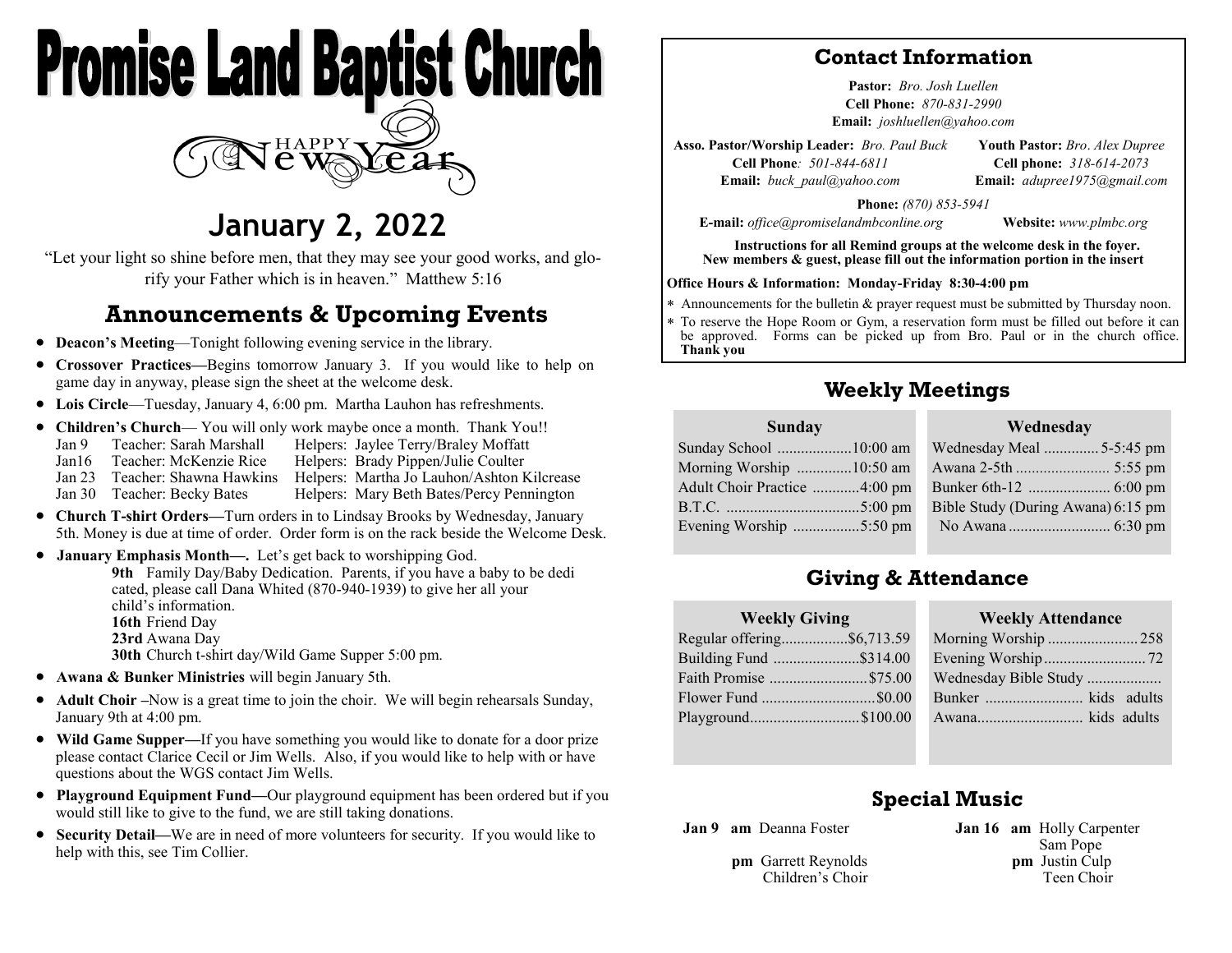

| Notes: |  |  |
|--------|--|--|
|        |  |  |
|        |  |  |
|        |  |  |
|        |  |  |
|        |  |  |
|        |  |  |
|        |  |  |
|        |  |  |
|        |  |  |

## **Security Detail**

Jan 9 am Jarrod Bowen/Michael Mathews pm Rodney Chapman/Jimmy Stell Jan 16 am Todd Kelley/Michael Linder pm Steve Collins/Bobby Shockley Wednesdays: Tim Collier/Johnny Huffstetler